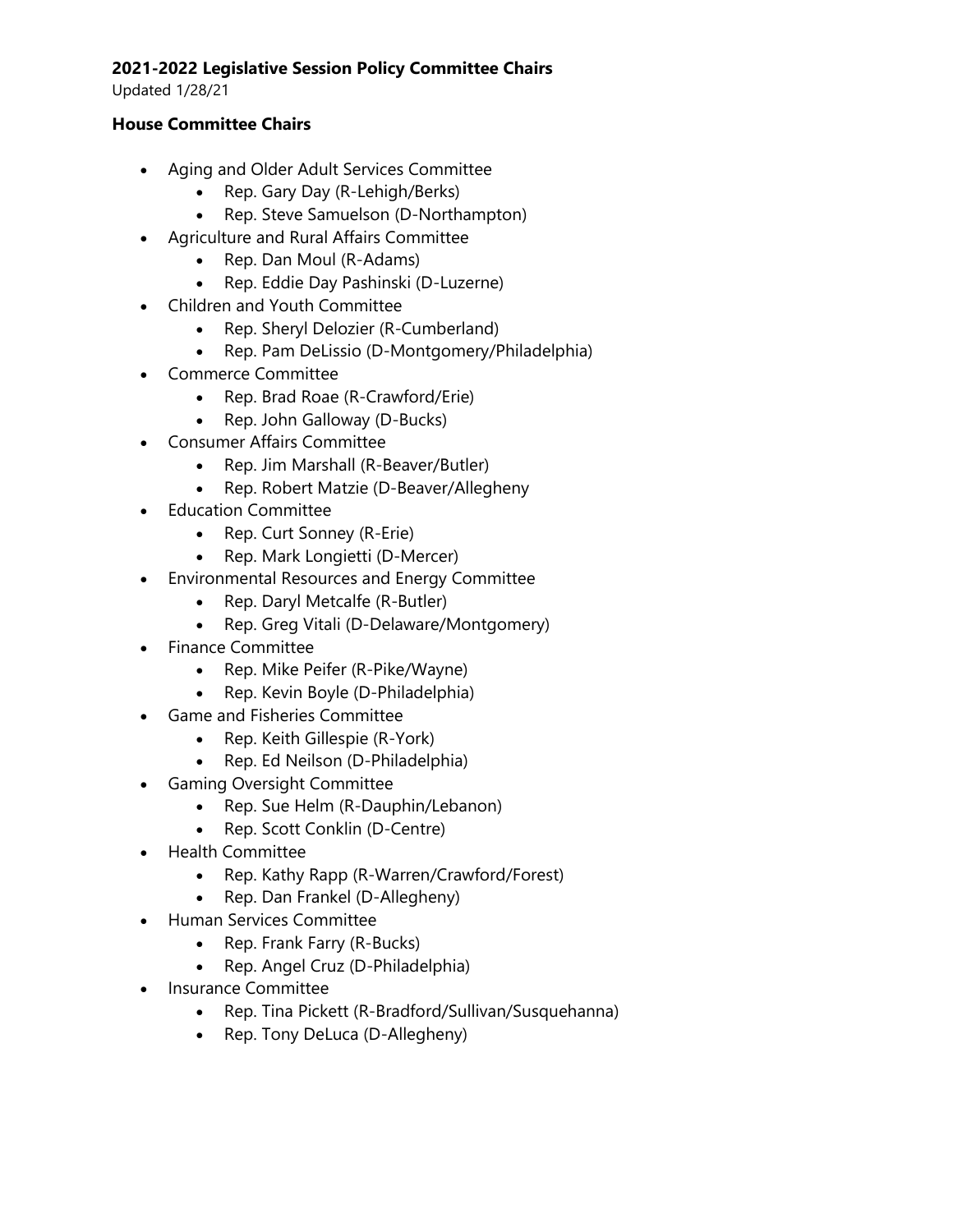- Judiciary Committee
	- Rep. Rob Kauffman (R-Franklin)
	- Rep. Tim Briggs (D-Montgomery
- Labor and Industry Committee
	- Rep. Jim Cox (R-Berks/Lancaster)
	- Rep. Gerald Mullery (D-Luzerne)
- Liquor Control Committee
	- Rep. Jeff Pyle (R-Armstrong/Butler/Indiana)
	- Rep. Dan Deasy (D-Allegheny)
- Local Government Committee
	- Rep. Carl Walker Metzgar (R-Somerset/Bedford)
	- Rep. Bob Freeman (D-Northampton)
- Professional Licensure Committee
	- Rep. David Hickernell (R-Lancaster/Dauphin)
	- Rep. Jake Wheatley (D-Allegheny)
- State Government Committee
	- Rep. Seth Grove (R-York)
	- Rep. Margo Davidson (D-Delaware)
- Tourism and Recreational Development Committee
	- Rep. David Millard (R-Columbia)
	- Rep. Mary Jo Daley (D-Montgomery)
- Transportation Committee
	- Rep. Tim Hennessey (R-Chester/Montgomery)
	- Rep. Mike Carroll (D-Lackawanna/Luzerne)
- Urban Affairs Committee
	- Rep. Jerry Knowles (R-Schuylkill/Berks/Carbon)
	- Rep. Mike Sturla (D-Lancaster)
- Veterans Affairs and Emergency Preparedness Committee
	- Rep. Karen Boback (R-Luzerne/Lackawanna/Wyoming)
	- Rep. Chris Sainato (D-Lawrence)

## **Senate Committee Chairs**

- Aging & Youth Committee
	- o Senator Judy Ward (R- Blair, Cumberland, Franklin, Fulton, Huntingdon)
	- o Senator Maria Collett (D-Bucks, Montgomery)
- Agriculture & Rural Affairs Committee
	- o Senator Elder Vogel, Jr. (R-Beaver, Butler, Lawrence)
	- o Senator Judy Schwank (R-Berks)
- Appropriations Committee
	- o Senator Pat Browne (R-Lehigh)
	- o Senator Vincent Hughes (D-Montgomery, Philadelphia)
- Banking & Insurance Committee
	- o Senator John DiSanto (R-Dauphin, Perry)
	- o Senator Sharif Street (D-Philadelphia)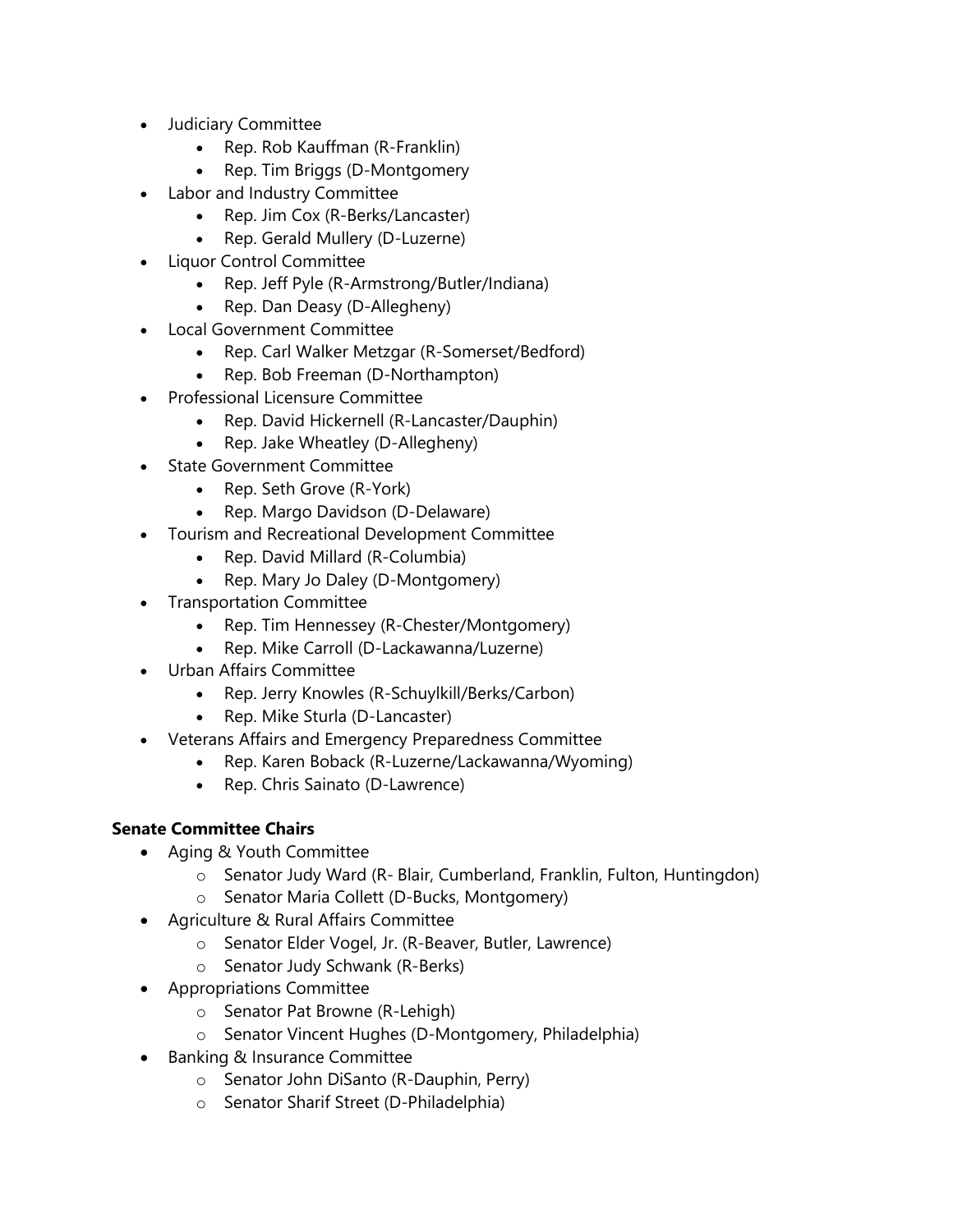- Communications & Technology Committee
	- o Senator Kristin Phillips-Hill (R-York)
	- o Senator John Kane (D-Chester, Delaware)
- Community, Economic & Recreational Development Committee
	- o Senator John Yudichak (I-Carbon, Luzerne)
	- o Senator Amanda Cappelletti (D-Delaware, Montgomery)
- Consumer Protection & Professional Licensure Committee
	- o Senator Robert Tomlinson (R-Bucks)
	- o Senator Lisa Boscola (D-Lehigh, Northampton)
- Education Committee
	- o Senator Scott Martin (R-Lancaster)
	- o Senator Lindsey Williams (D-Allegheny)
- Environmental Resources & Energy Committee
	- o Senator Gene Yaw (R- Bradford, Lycoming, Sullivan, Susquehanna, Union)
	- o Senator Carolyn Comitta (D-Chester)
- Finance Committee
	- o Senator Scott Hutchinson (R-Butler, Clarion, Forest, Venango, Warren)
	- o Senator John Blake (D- Lackawanna, Luzerne, Monroe)
- Game & Fisheries Committee
	- o Senator Dan Laughlin (R-Erie)
	- o Senator James Brewster (D-Allegheny, Westmoreland)
- Health & Human Services Committee
	- o Senator Michele Brooks (R-Crawford, Erie, Mercer, Warren)
	- o Senator Art Haywood (D-Montgomery, Philadelphia)
- Intergovernmental Operations Committee
	- o Senator Doug Mastriano (R-Adams, Cumberland, Franklin, York)
- Judiciary Committee
	- o Senator Lisa Baker (R- Luzerne, Pike, Susquehanna, Wayne, Wyoming)
	- o Senator Steve Santarsiero (D-Bucks)
- Labor & Industry Committee
	- o Senator Camera Bartolotta (R-Beaver, Greene, Washington)
	- o Senator Christine Tartaglione (D-Philadelphia)
- Law & Justice Committee
	- o Senator Mike Regan (R-Cumberland, York)
	- o Senator James Brewster (D-Allegheny, Westmoreland)
- Local Government Committee
	- o Senator Cris Dush (R- Cameron, Clearfield, Clinton, Elk, Jefferson, McKean, Potter, Tioga)
	- o Senator Tim Kearney (D-Chester, Delaware)
- Rules & Executive Nominations Committee
	- o Senator Kim Ward (R-Westmoreland)
	- o Senator Jay Costa (D-Allegheny)